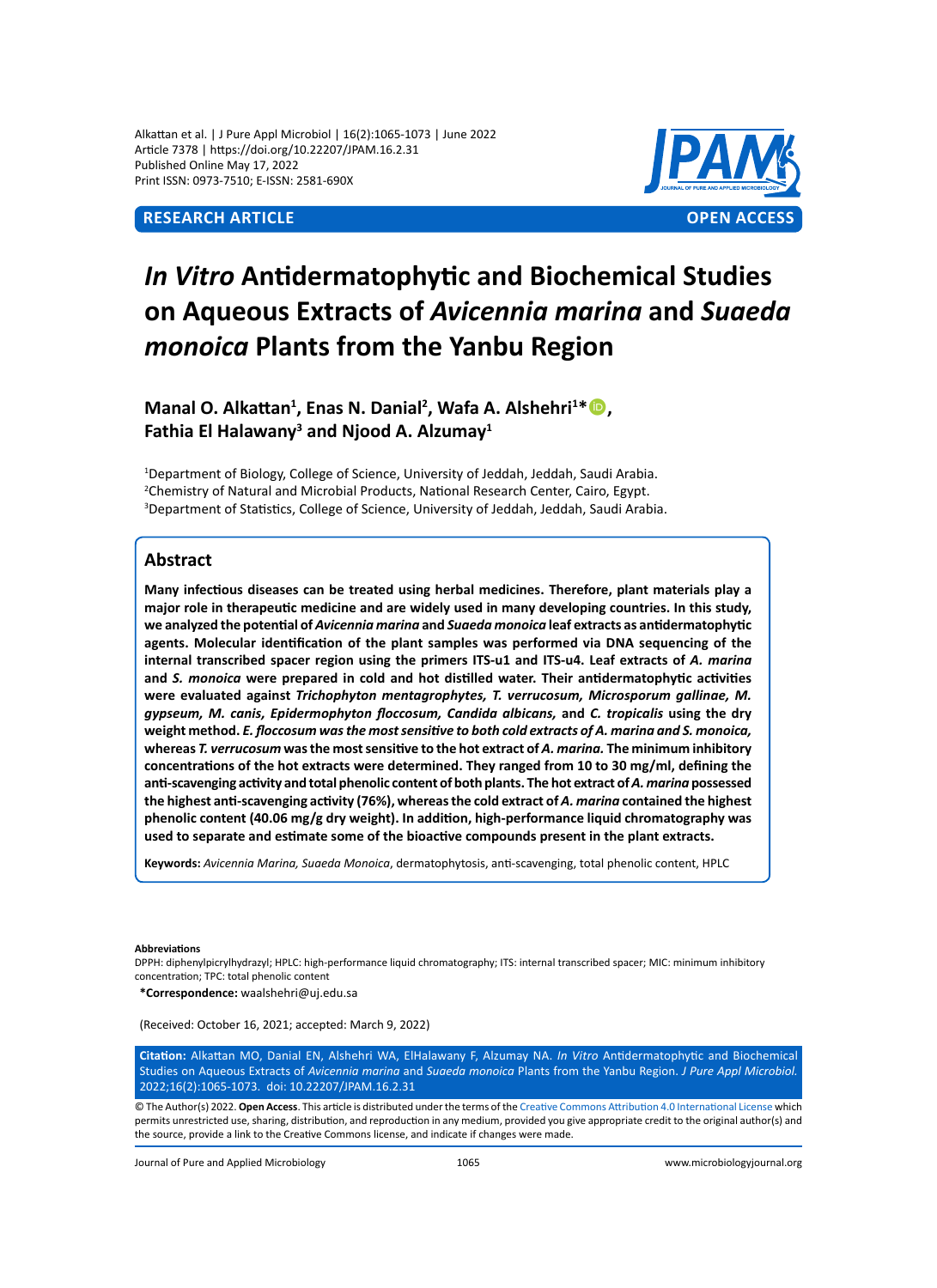#### **Introduction**

Fungi, which are the major causative microorganisms of superficial mycosis, are clinically classified as dermatophytes, and can cause infections (mycoses). $1$  The infection causes dermatophytosis, generally referred to as ringworm, or filamentous keratinophilic disease, in which keratinized tissue (skin, hair, and nails) of the hosts is utilized as the supplement source. $2,3$ The mycoses formed by yeasts have the ability to parasitize keratin-rich tissues, prompting a dermal provocative reaction resulting in unusual itchiness and a corrective appearance.<sup>4</sup>

The efficacy of medicinal plants against pathogenic microorganisms is well known, their potential as novel antimicrobial compounds.5,6 Medicinal plants can serve therapeutic purposes without exerting any adverse effects that are often associated with synthetic antimicrobials.<sup>7</sup> The marine environment is the richest of all the global resources and contains biologically active metabolic compounds.8 Many chemically unique compounds with different biological activities of marine origin have been isolated and are under investigation or development. This represents a great challenge that requires input from various scientific areas to realize the full therapeutic potential of marine compounds.<sup>9</sup> *Avicennia marina* is a species of mangrove tree that belongs to the plant family Acanthaceae.<sup>10</sup> *Suaeda monoica* is an annual spice plant that is adjusted to saline soil and lives in salt swamps or parched saline soil, and is classified in the plant family Amaranthaceae. Both plants are rich in steroids, triterpenes, saponins, flavonoids, alkaloids, tannins, fatty acids, carboxylic acids, coumarins, and phenolic compounds.11-13

This study was conducted to evaluate the antidermatophytic activity of cold and hot aqueous extracts of the marine medicinal plants *A. marina* and *S. monoica* against various dermatophytes and yeasts.

# **Materials and Methods Plant material**

Fresh leaves of *A. marina* and *S. monoica* plants were collected from the marine coast of the Yanbu region of Saudi Arabia, which extends from 24°2.742 N to 38°6.840 E. The leaves were air-dried in the shade at 25-28°C.

#### **Molecular identification of the plant material**

We performed DNA sequencing of the ITS region using primers ITS-u1 and ITS-u4.14 Following PCR with ITS-u1 and ITS-u4 primers, samples were separated on 1% agarose gels to confirm the accuracy and specificity of the amplification process. Fragments of 750 bp representing the target area were purified for sequencing using ITS-u1 and ITS-u4. The obtained DNA sequences were analyzed using nucleotide BLAST alignment tools.

#### **Fungal isolates**

Six dermatophytes (*T. mentagrophytes, T. verrucosum, M. gallinae, M. gypseum, M. canis,* and *E. floccosum*) and two yeasts (*C. albicans* and *C. tropicalis*) were obtained from the King Fahad Hospital in Jeddah.

#### **Extract preparation**

Aqueous extracts of dried *A. marina* or *S. monoica* leaves were soaked in either cold or hot distilled water at a concentration of 25%. The mixture was placed in a sterile conical flask, plugged with sterile cotton, and maintained on a rotary shaker at 150 rpm at 25-27°C for 48 h. The solution was filtered through Whatman No. 1 filter paper,<sup>36</sup> followed by membrane filtration using a 0.22-μm Millipore Express PLUS filter. The filtrate was stored at 4°C until use.

#### **Antidermatophytic assay**

Dry weight of dermatophytes and yeasts To determine the effect of the plant extracts on fungal biomass, various concentrations of the extracts were added to sterilized Sabourauddextrose broth to a final volume of 100 ml in sterile 20 ml conical flasks. In addition to the control sample, the conical flasks were inoculated with 10-mm discs of the terminal growth of 10-dayold colonies and incubated at 28°C for 7 days for *M. gallinae, M. gypseum,* and *M. canis;* 2 weeks for *T. mentagrophytes* and *T. verrucosum;* and 3 weeks for *E. floccosum*. Dry weight (mg) was determined.37,38

#### **Determination of MICs of plant extracts**

Serial dilutions of 100, 50, 40, 30, 20, 10, 5, 3, 2, 1, 0.5, 0.3, 0.2, and 0.1 mg/ml of the most potent plant extracts (hot extract of *A. marina* and *S. monoica*) were added to sterilized plates containing fresh Sabourauddextrose agar prepared with a standard number of fungi cells to determine the MIC.<sup>39</sup> The lowest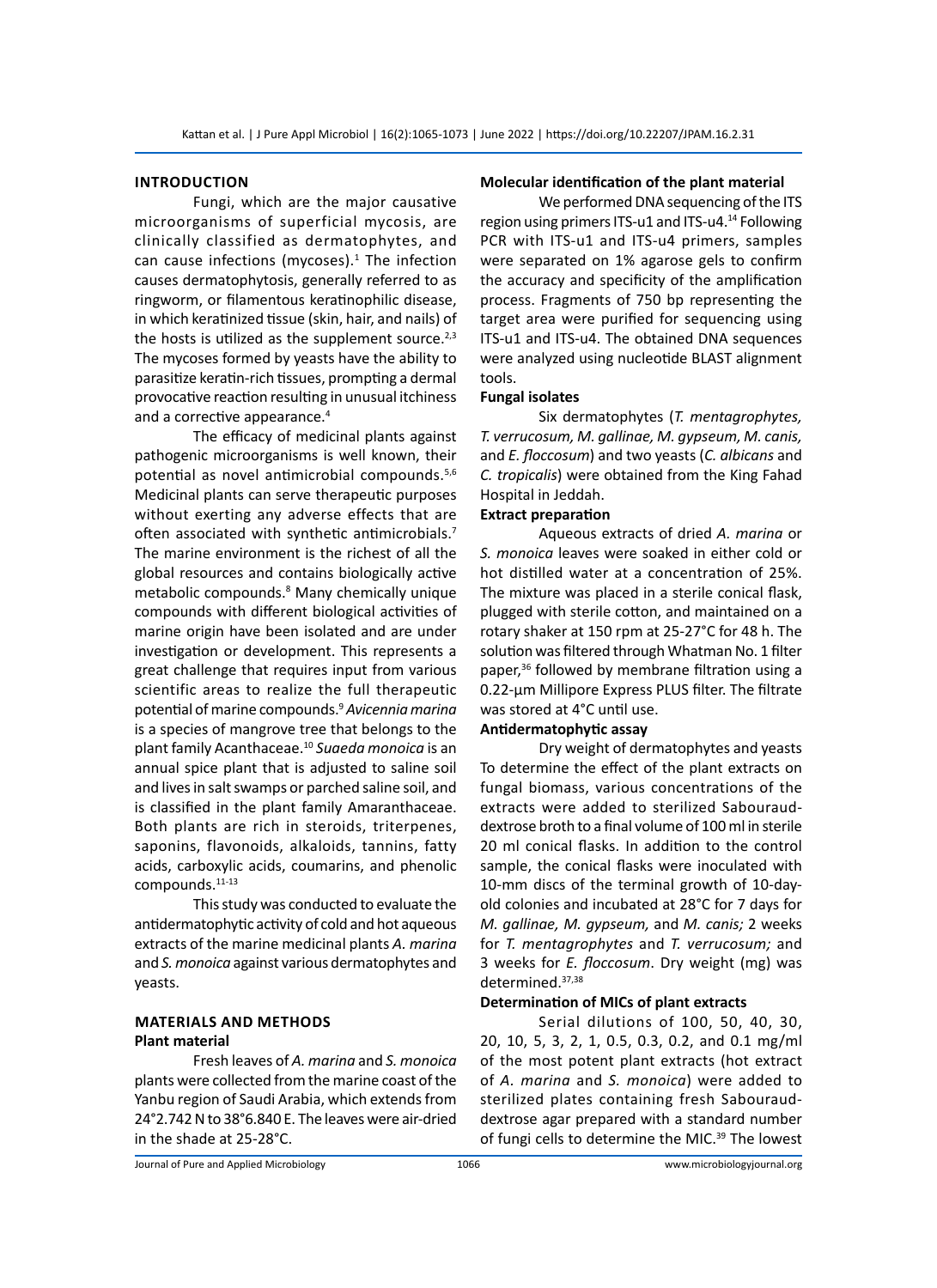concentration that did not show any visible growth of microorganisms was considered the minimum inhibitory concentration.

# **Biochemical assay**

# **Anti-scavenging activity**

The ability of the plant extracts to donate a hydrogen atom or electron was determined by measuring the amount of bleaching of a purplecolored methanol solution of DPPH.<sup>40</sup> Briefly, 50 μl of the plant extract was added to 5 ml of a 0.004% ethanolic solution of DPPH. After 50 min of incubation in the dark, absorbance at 517 nm was measured against a blank. The % inhibition (I%) of free radical DPPH was calculated using Equation (1):

I% = (A blank − A sample/A blank) × 100 ...(1) where A blank is the absorbance of the

blank (containing all reagents except the test

**Table 1.** Anti-scavenging activity and total phenolic contents of aqueous plant extracts

| Plant extracts          | Inhibition<br>(%) | Total phenolic<br>content<br>(mg/gdw) |
|-------------------------|-------------------|---------------------------------------|
| Suaeda monoica (cold)   | 47.50%            | 33.58                                 |
| Suaeda monoica (hot)    | 60%               | 24.52                                 |
| Avicennia marina (cold) | 70%               | 40.06                                 |
| Avicennia marina (hot)  | 76%               | 36.74                                 |

compound) and A sample is the absorbance of the test sample.

#### **Determination of TPC**

TPC was determined using the Folin-Ciocalteu reagent.41 First, 1 ml of plant extract was added to 10 ml of deionized water and 2 ml of the Folin–Ciocalteu reagent. Thereafter, the blend was allowed to remain at room temperature for 5 min before adding 1.5 ml of 2%  $(w/v)$  $\textsf{Na}_2\textsf{CO}_3$ . Subsequently, at that point, the response blend was left at room temperature for 2 h with discontinuous shaking. Finally, absorbance was measured at 765 nm. The convergence of absolute phenolic compounds in all concentrates, filtrates, and new items was communicated as mg of gallic corrosive counterparts per gram dry loads of

**Table 2.** Minimum Inhibitory Concentrations (MICs) of hot aqueous plant extracts

| Fungi                       | Avicennia<br>marina | Suaeda<br>monoica |
|-----------------------------|---------------------|-------------------|
| Microsporum gallinae        | 10                  | 20                |
| Microsporum gypseum         | 20                  | 20                |
| Microsporum canis           | 15                  | 15                |
| Trichophyton mentagrophytes | 10                  | 15                |
| Trichophyton. verrucosum    | 15                  | 15                |
| Epidermophyton. floccosum   | 10                  | 15                |
| Candida albicans            | 20                  | 20                |
| Candida tropicalis          | 30                  | 30                |



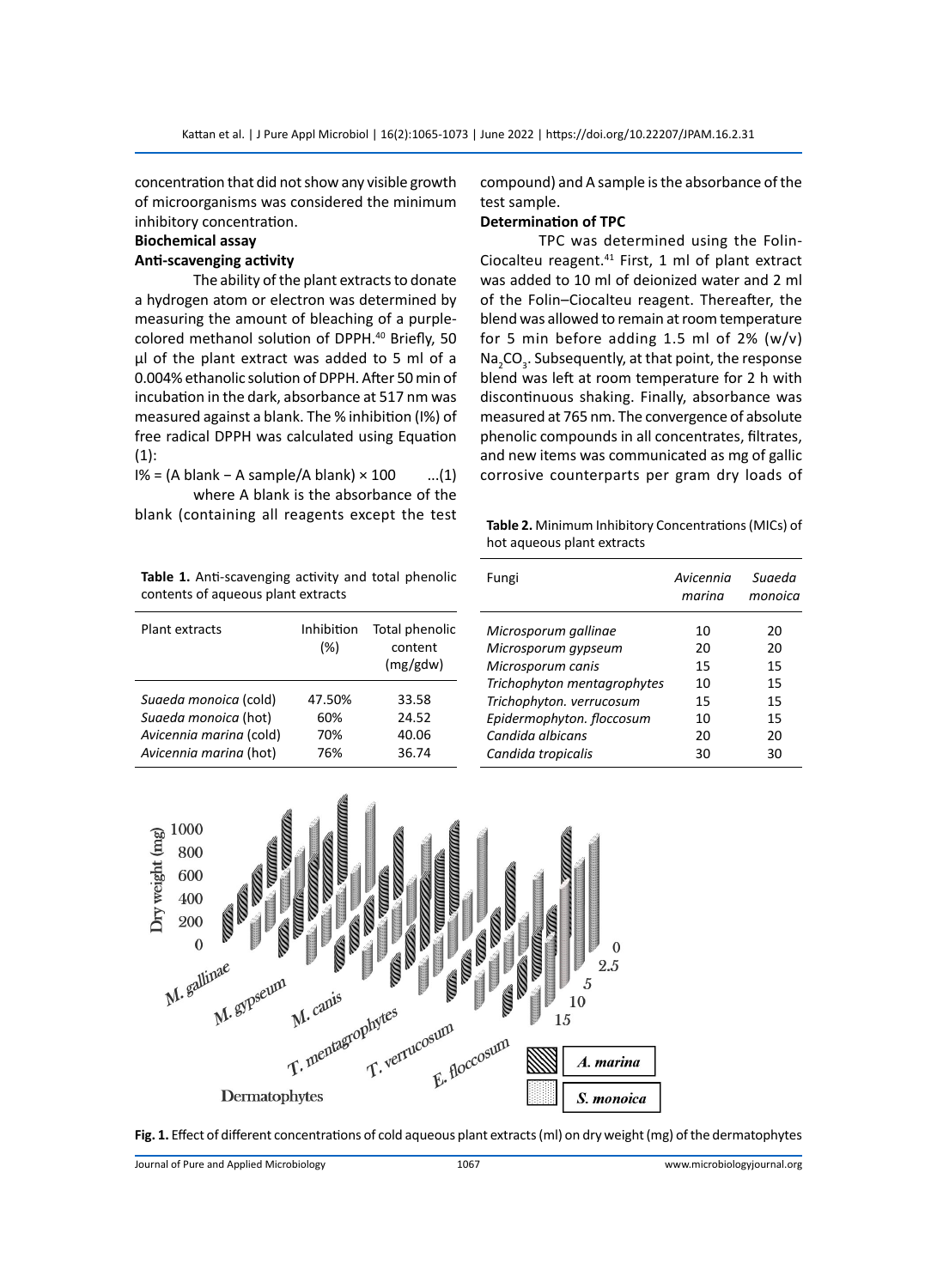tests, utilizing direct equation (3) obtained from equation (2), from a known comparable grouping of gallic acid standard.

Absorbance (at 765 nm) constant  $\times$  gallic acid concentration = gallic acid equivalents  $...(2)$ Gallic acid equivalents = (Absorbance at 765 nm)  $/ 0.0508$  ...(3) **HPLC**

High-performance liquid chromatography (HPLC) was performed using an Agilent 1260 series fluid chromatography system. Separation was performed using C18 columns (4.6 mm × 250 mm i.d., 5 μm). The mobile phase comprised of 2% acetic acid (A) and acetonitrile (B) at a flow rate of 0.8 ml/min. The flow rate was sequentially customized in a straight linear gradient as follows: 0 min (85% A), 0-15 min (50% A), 15-17 min (20% A), 17-19 min (85% A), and 19-25 min (85% A). A multiwavelength peak was observed at 280 nm. The injection volume was 20 μl for every sample solution, and the column temperature was maintained at 25°C.<sup>42</sup>

#### **Statistical analysis**

The results are presented as the mean of three or four replicates ± standard error. Statistical analyses were performed using the SPSS 22 software. The data obtained were statistically analyzed to determine the degree of significance using a one-way ANOVA. *P* values of ≤ 0.05 were considered significant.

#### **Results**

Sequencing analysis of the internal transcribed spacer (ITS) regions of the plant samples identified them as *S. monoica* and *A. marina*. The ITS sequences were submitted to the GenBank database (*S. monoica*, MK027294, for strain P1 isolated from Yanbu; and *A. marina*, MK027295, for strain P2 isolated from Yanbu).

The cold extract of *A. marina* (15 ml) exhibited activity against *Epidermophyton floccosum* and *Candida albicans,* which was inhibited the microbial growth by 79.2% and 34.3%, respectively. At the same concentration (15 ml), the cold extract of *S. monoica* significantly reduced the dry weights of *E. floccosum* and *C. albicans* by 73.3% and 31.2%, respectively. *Trichophyton verrucosum* was the most sensitive to 15 ml of the hot extract of *A. marina* and showed 71.9% inhibition, whereas *C. albicans* showed 38.9% inhibition. *Trichophyton mentagrophytes*  showed the highest sensitivity to the hot extract of *S. monoica* (15 ml), with 65.9% inhibition, whereas *C. albicans* was inhibited by only 37.8% (Fig. 1, 2 and 3).

The hot aqueous extracts of marine plants



**Fig. 2.** Effect of different concentrations of hot aqueous plant (ml) on dry weight (mg) of the dermatophytes

Journal of Pure and Applied Microbiology 1068 www.microbiologyjournal.org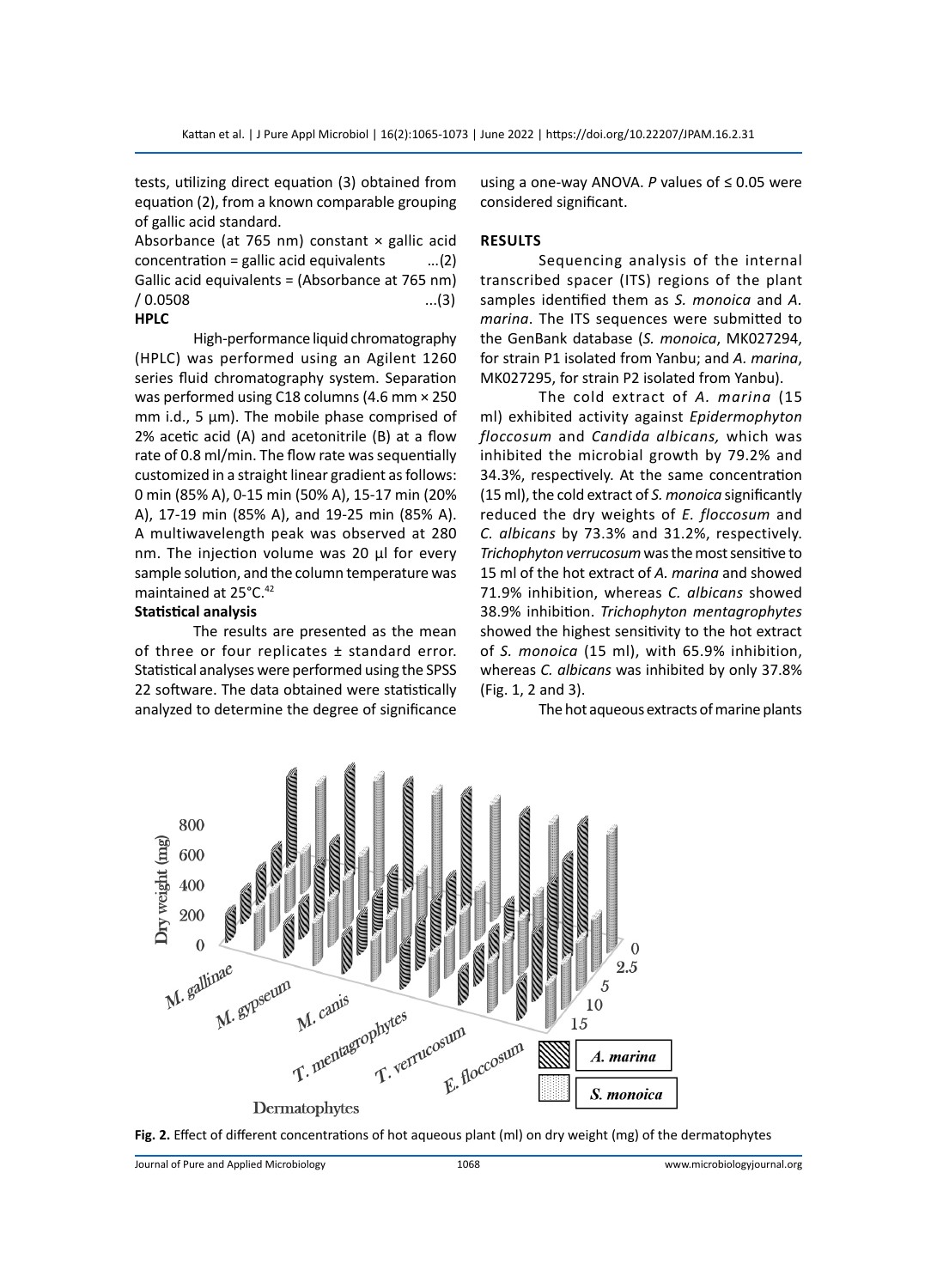

**Fig. 3.** Effect of different concentrations of cold and hot aqueous plant extracts (ml) on dry weight (mg) of the yeasts

were more potent than the cold aqueous extracts against the tested fungi and yeasts. Minimum inhibitory concentration (MIC) values ranged from 10 to 30 mg/ml. *Candida tropicalis* was inhibited by 30 mg/ml extract of *A. marina*, whereas the 10 mg/ml extract was sufficient to inhibit *M. gallinae, T. mentagrophytes,* and *E. floccosum.*  The extract of *S. monoica* at a concentration of 30 mg/ml inhibited *C. tropicalis,* while the 15 mg/ml extract could inhibit *M. canis, T. mentagrophytes, T. verrucosum,* and *E. floccosum* (Table 2)*.*

As indicated by the diphenylpicrylhydrazyl (DPPH) assay, the lowest antioxidant activity was found in the cold aqueous extract of *S. monoica* (47.5%). Hot aqueous extract of *A. marina* exhibited the highest antioxidant activity (76%).

The cold aqueous extract of *A. marina* possessed the highest total phenolic content (TPC) (40.06 mg/g dry weight [dw]). The lowest TPC was identified for the hot aqueous extract of *S. monoica* (24.52 mg/gdw) (Table 1).

Analysis of the aqueous extracts using high-performance liquid chromatography (HPLC) revealed that the cold aqueous extract of *A. marina* contained high quantities of gallic acid, rutin, caffeic acid, syringic acid, catechin, cinnamic acid, vanillin, and quercetin (65.1, 108, 23.8, 42, 431.8, 68.3, 60.2, and 120.8 mg/100 gdw,

respectively). The hot aqueous extract of *A. marina* contained a high concentration of cinnamic acid (27.5 mg/100 gdw). The cold aqueous extract of *S. monoica* contained high concentrations of gallic acid, catechin, caffeic acid, syringic acid, coumaric acid, vanillin, quercetin, cinnamic acid, and rutin (197.2, 133.3, 16.6, 43.1, 5.5, 139.5, 9.5, 2.0, and 39.3 mg/100 gdw, respectively).

#### **Discussion**

The selected mangrove plants were reported to contain heterogeneous mixtures of substances that were biochemically unique and might act in a synergistic or antagonistic manner to produce a wide array of novel natural products and therapeutic compounds.<sup>15,11</sup> The cold aqueous extract of *A. marina* was highly active against *E. floccosum*; its growth was inhibited by 79.2In contrast, *C. tropicalis* was least susceptible to the extract (30.5%). These results are in agreement with those of Behbahani et al. (2014, 2016), $16,17$ who discovered that an aqueous extract of the mangrove plant *A. marina* exerted an inhibitory effect on *Penicillium digitatum* and *P. italicum* at 20, 40, 60, and 80 mg/ml concentrations. They also found that aqueous extracts of *Alternaria citri*  and *Aspergillus flavus* inhibited *P. digitatum* and *P. italicum* at concentrations of 40, 60, and 80 mg/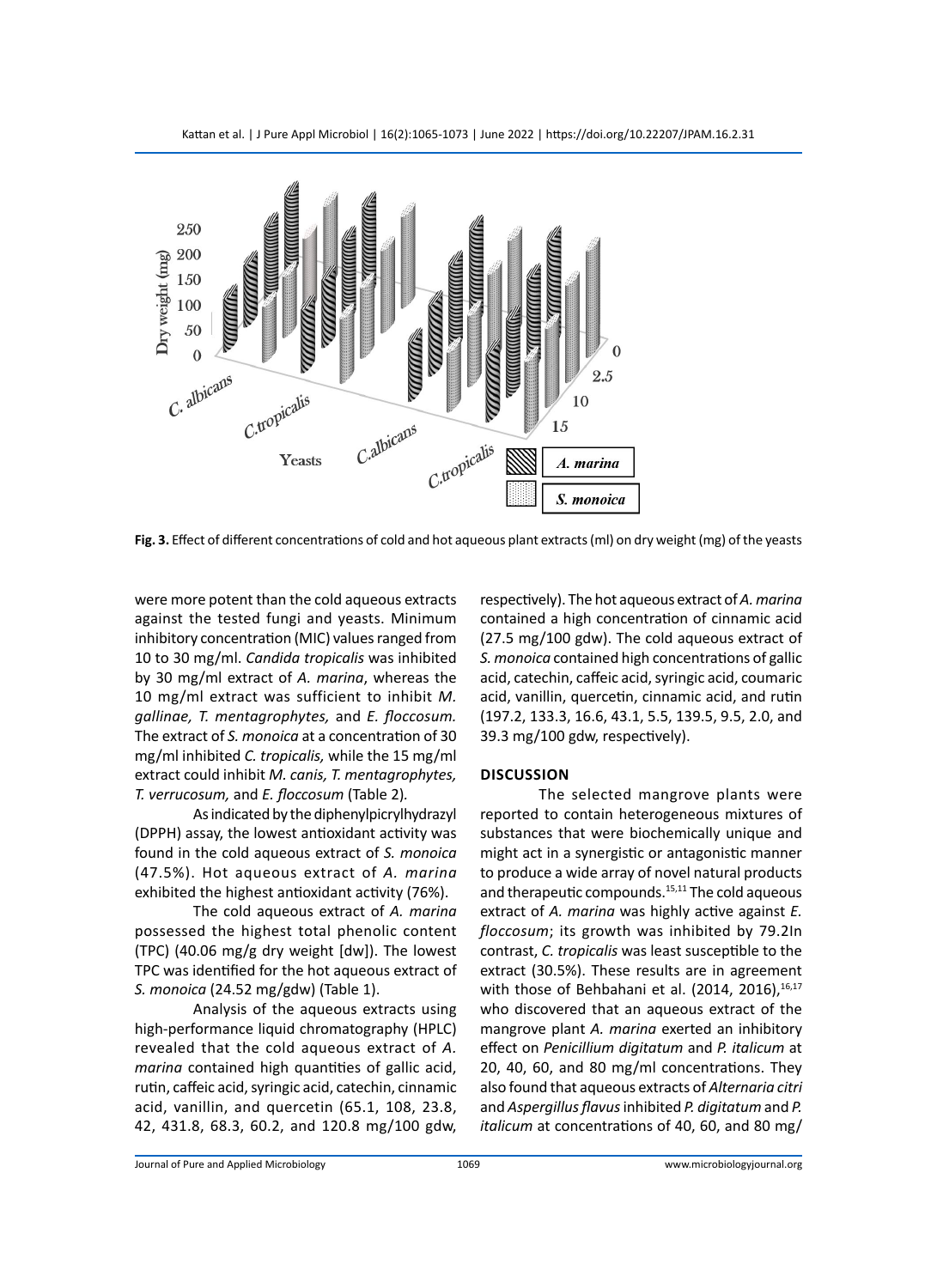ml. In contrast, Saravanan and Radhakrishnan<sup>18</sup> demonstrated that aqueous extracts prepared from the leaves of mangrove plants, such as *Avicennia* sp., *Brugaria* sp., *Ceriops decandra,* and *Rhizophora* sp., showed antimicrobial activity against medication-safe microbes (*Escherichia coli, Staphylococcus aureus, Klebsiella* sp., and *Pseudomonas aeruginosa*). They inferred that mangrove plants possess compounds that can potentially be used for creating novel bioactive mixtures against drug-safe microorganisms.

Furthermore, Ravikumar et al.<sup>19</sup> studied the antibacterial effects of *A. marina* and revealed that aqueous extracts had the highest antibacterial action. The leaves are a rich source of an alternate class of terpenoids and stilbenes, which are effective against *Bacillus* sp. Moreover, xanthone is recognized as a functional substance in these plants. These mixtures have toxicological qualities, such as antitumor and antifungal activities.<sup>20</sup> Unsaturated fats are generally found in regular fats and dietary oils and have antibacterial and antifungal properties. $21$  Phytochemicals, such as tannins, terpenoids, alkaloids, flavonoids, and antimicrobial peptides, have also been found to have antimicrobial activities.<sup>22</sup>

*Trichophyton verrucosum* was most sensitive to the hot aqueous extract of *A. marina* (71.9% inhibition). The growth inhibition by this extract against other pathogenic fungi ranged from 38.9% to 69.7%. However, the extract was less effective against *C. tropicalis* (35.7%). These data are in contrast to those of Al Maqtari and Nagi,<sup>23</sup> who reported that an aqueous extract of *A. marina* leaves demonstrated antimicrobial activity against *E. coli, S. aureus,* and *Bacillus subtilis,* as well as antifungal activity against the growth of *C. albicans* and *A. niger.* Moreover, Moteriya et al.24 demonstrated that aqueous extracts of *A. marina* leaves and stems had high antimicrobial activity against *Corynebacterium rubrum, B. cereus, B. subtilis,* and *S. aureus.*

The aqueous extracts of the two plants investigated in this study contained higher amounts of TPC, phenols, and flavonoids, which are biosynthesized in different parts of the plant and are known for their antioxidant properties<sup>25</sup> based on their ability to scavenge free radicals and reactive oxygen species.<sup>26</sup> Similarly, aqueous extracts of *A. marina* and *Rhizophora stylosa* leaves showed inhibitory activity against *P. digitatum* and *Fusarium oxysporum.* On the other hand there are no inhibitory activity against *C. albicans* was observed. Furthermore, this extract also inhibited the growth of the pathogenic bacteria *E. coli, S. aureus,* and *B. subtilis. Avicennia marina* and *R. stylosa* leaves contained most of the primary compounds. Therefore, the beneficial medicinal effects of plant materials might result from the combination of antimicrobials, antioxidants, and other secondary products present in the plant, such as phytochemicals.<sup>27,28</sup>

A cold aqueous extract of *S. monoica* significantly inhibited the growth of *E. floccosum* by 73.3% and other pathogenic fungi by 31.2- 65.7%. *Candida tropicalis* was less sensitive to the extract (29.4%). These results were similar to those of Lakshmi and Rao, $13$  who found that the aqueous extracts of the leaves and shoots of *S. monoica* exhibited the highest level of antifungal activity against *Rhizopus stolonifer, Mucor recemosus, Saccharomyces cerevisiae, Rhizoctonia solani,* and *C. albicans*. A significantly high level of antimicrobial activity was observed against *B. subtilis, K. pneumonia, B. megaterium, Lactobacillus acidophilus, E. coli, Enterobacter cloacae,* and *E. aerogenes.* Agoramoorthy et al.<sup>29</sup> and Neves et al.<sup>7</sup> suggested that polyphenols from *Spartina maritima* and *S. monoica* plants, which are employed as important sources of traditional medications, could cure hepatitis Due to their antiviral activity.

*Trichophyton mentagrophytes* showed the highest sensitivity (65.9%) to the hot aqueous extract of *S. monoica*. The growth inhibition of the other fungi by this extract ranged from 63.8% to 37.8%. The lowest activity was observed against *C. tropicalis* (33.3%). This result was similar to that of Arivuselvan et al.,<sup>30</sup> who showed that the aqueous extract of the mangrove plant *Pempis acidula* and *Ceriops tagal* leaves and bark inhibited the growth of the tested pathogenic bacteria (*P. aeruginosa, K. pneumonia, Vibrio parahaemolyticus, S. aureus,*  and *V. cholera*). To tolerate stressful conditions, mangrove plants might produce unique chemicals with unique biological activities.

Atindehou et al. $31$  reported the presence of galloyl, flavonol, and glycosides in *P. acidula,* and mixtures of the active constituents showed a broad spectrum of biological and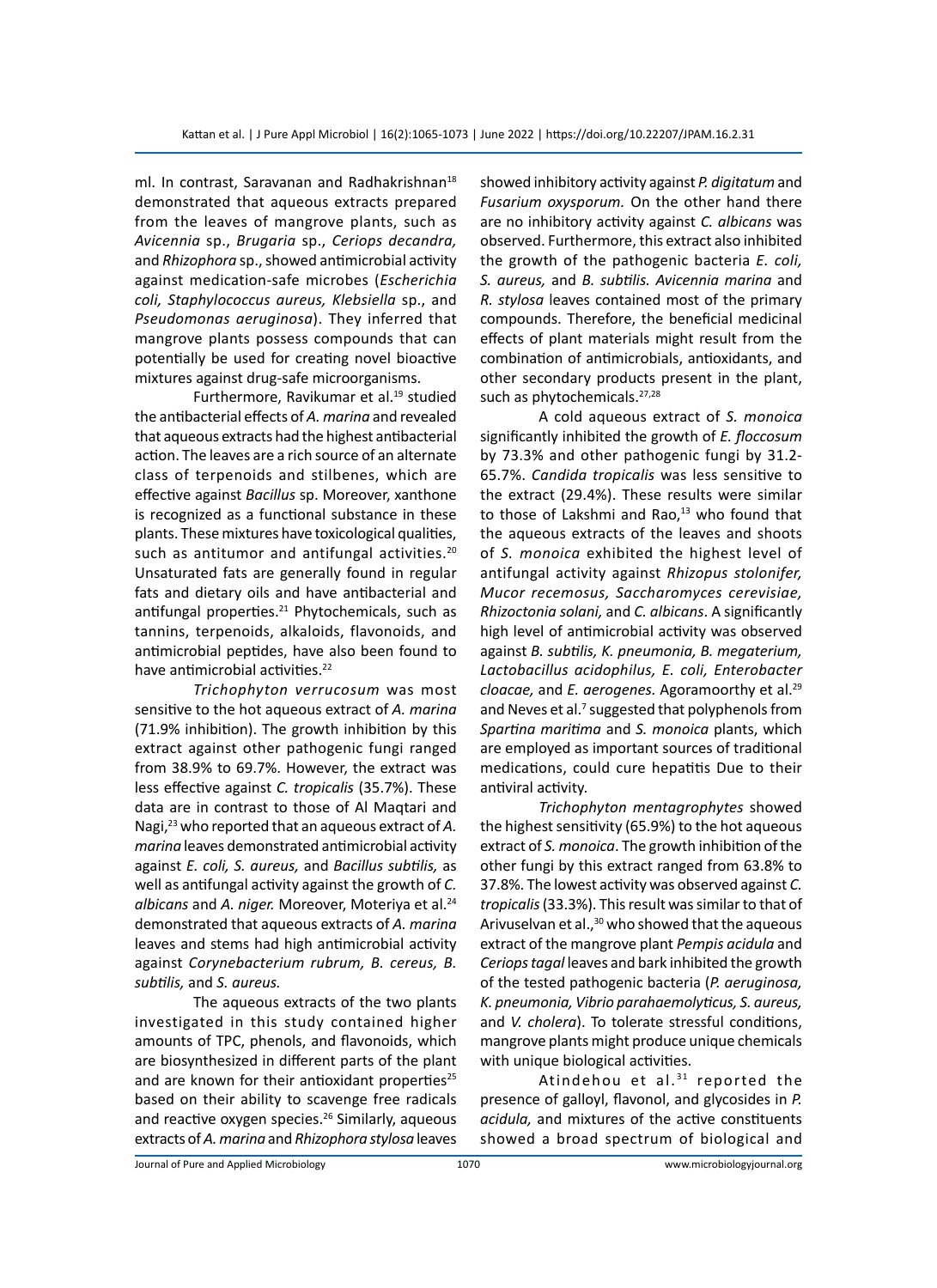pharmacological activities. Furthermore, Sahoo et al.32 demonstrated that the aqueous extract of *Sonneratia alba* leaves exerted antimicrobial activity against *Proteus vulgaris.* The aqueous extract of *Excoecaria agallocha* leaves showed antimicrobial activity against *P. mirabilis,* which might have been due to the presence of some unknown inorganic compounds. In contrast, Lakshmanan et al.33 reported that *S. monoica* and *S. portulacastrum* leaves possess essential and auxiliary metabolites, such as proteins, risen, tannins, glycosides, cardiovascular glycosides, terpenoids, phenols, flavonoids, and acidic mixtures. Our results indicated that the hot extracts of *A. marina* and *S. monoica* were effective against the tested dermatophytes and yeasts, showing the highest antioxidant activity (76% and 60%, respectively) and TPCs (36.74 and 24.52 mg/ gdw, respectively).

The MIC values of the hot aqueous extracts of *A. marina* and *S. monoica* ranged from 10 to 30 mg/ml. This result is in contrast with that of Yazdi et al., $34$  who showed that the MIC values of an aqueous extract of *Mespilus germanica* against *Streptococcus pyogenes, Listeria innocua, E. aerogenes,* and *K. pneumonia*  were 4, 8, 64, and 32 mg/ml, respectively. In addition, Sharma et al.<sup>35</sup> demonstrated that the MIC values for *Solanum melongena* and *Justicia gendarussa* were >12.5 mg/ml with an aqueous extract against the tested dermatophyte samples (*T. mentagrophytes, T. rubrum, Microsporum gypseum,* and *Manniophyton fulvum*), indicating that the antifungal agents present in the tested plants were found effective in inhibiting the growth of both *Trichophyton* sp. and *Microsporum* sp.

#### **Conclusion**

This study screened and characterized the phytochemical components of mangrove plants *A. marina* and *S. monoica* and determined their antidermatophytic efficiency. Further investigation of the purification and formulation of the extracts is necessary to elucidate the mechanisms underlying the antidermatophytic effects of these plant extracts.

## **Acknowledgments**

None.

# **Conflict of interest**

The authors declare that there is no conflict of interest.

### **Authors' contribution**

All authors listed have made a substantial, direct and intellectual contribution to the work, and approved it for publication.

#### **Funding**

None.

#### **Data availability**

The datasets generated during and/or analysed during the current study are available from the corresponding author on reasonable request.

#### **EthicS SATEMENT**

Not applicable.

#### **References**

- 1. Bitew A. Dermatophytosis: prevalence of dermatophytes and non-dermatophyte fungi from patients attending Arsho advanced medical laboratory, Addis Ababa, Ethiopia. *Dermatol Res Pract.* 2018;2018:8164757. doi: 10.1155/2018/8164757
- 2. Gnat S, Lagowski D, Nowakiewicz A. Major challenges and perspectives in the diagnostics and treatment of dermatophyte infections. *J Appl Microbiol.* 2020;129(2):212-232. doi: 10.1111/jam.14611
- 3. Brescini L, Fioriti S, Morroni G, Barchiesi F. Antifungal combinations in dermatophytes. *Journal of Fungi.* 2021;7(9):727. doi: 10.3390/jof7090727
- 4. Grover S, Roy P. Clinico-mycological profile of superficial mycosis in a hospital in northeast India. *Med J Armed Forces India.* 2003;59(2):114-116. doi: 10.1016/S0377-1237(03)80053-9
- 5. Hammer KA, Carson CF, Riley TV. Antimicrobial activity of essential oils and other plant extracts. *J Appl Microbiol.* 1999;86(6):985-990. doi: 10.1046/j.1365- 2672.1999.00780.x
- 6. Natarajan V, Venugopal PV, Menon T. Effect of *Azadirachta indica* (Neem) on the growth pattern of dermatophytes. *Indian J Med Microbiol.* 2003;21(2):98- 101. doi: 10.1016/S0255-0857(21)03129-7
- 7. Joshi B, Panda SK, Jouneghani RS, et al. Antibacterial, antifungal, antiviral, and anthelmintic activities of medicinal plants of Nepal selected based on ethnobotanical evidence. *Evid Based Complement*  Alternat Med. 2020;2020:1043471. doi: 10.1155/2020/1043471
- 8. Karpinski TM. Marine macrolides with antibacterial and/ or antifungal activity. *Marine Drugs.* 2019;17(4):241. doi: 10.3390/md17040241
- 9. Havilah K, Jeyasanta KI, Edward JKP. Antibacterial activity from marine halophyte salt marsh plant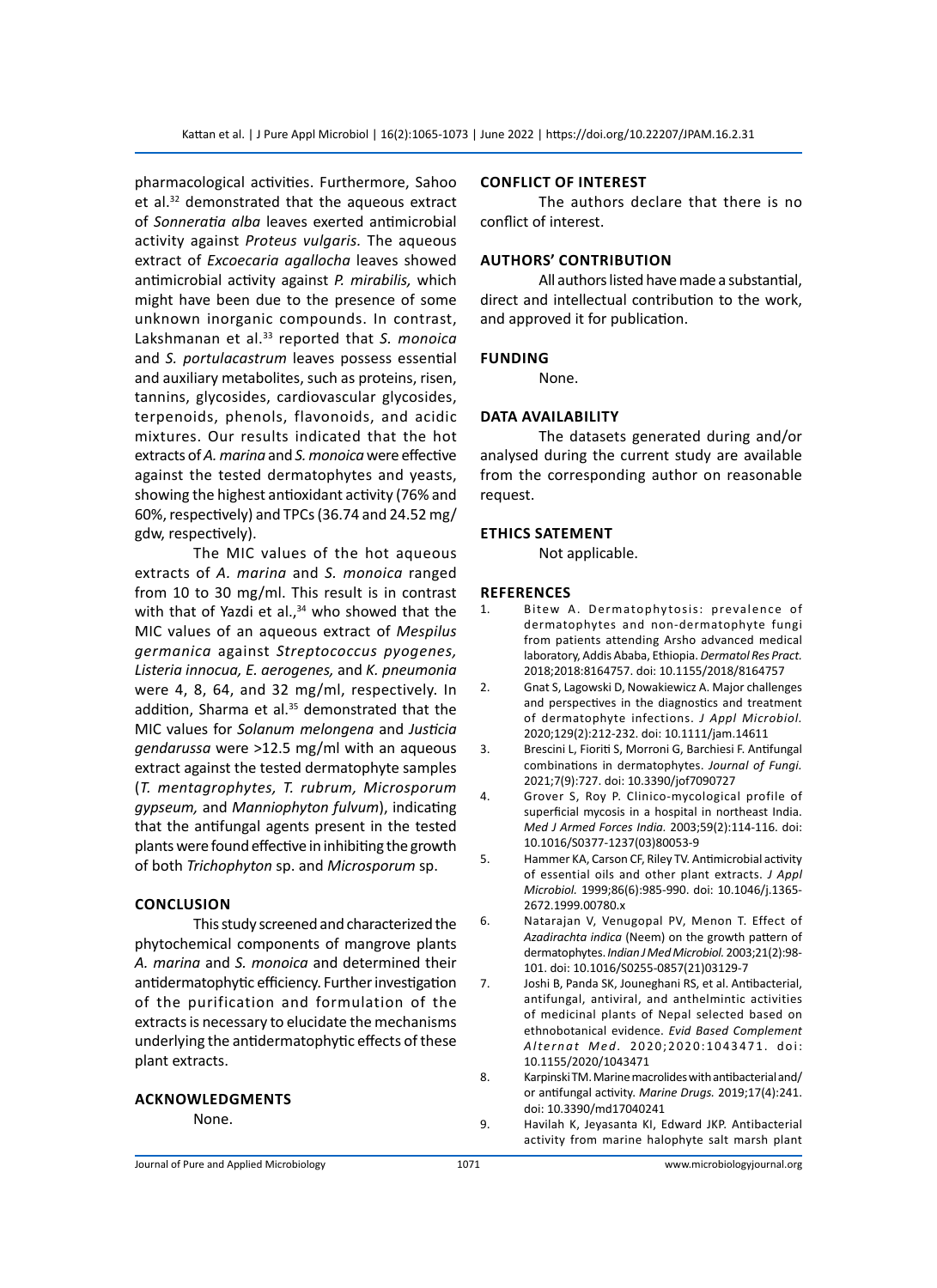(*Salicornia brachiata*) against bacterial pathogens. *Middle-East J Sci Res.* 2015;23:1262-1269. doi: 10.5829/idosi.mejsr.2015.23.07.9412

- 10. Okla MK, Alatar AA, Al-Amri SS, Soufan WH, Ahmad A, Abdel-Maksoud MA. Antibacterial and antifungal activity of the extracts of different parts of *Avicennia marina* (Forssk.) Vierh. *Plants.* 2021;10(2): 252. doi: 10.3390/plants10020252
- 11. Roy M, Dutta TK. Evaluation of Phytochemicals and Bioactive Properties in Mangrove Associate *Suaeda monoica* Forssk. ex JF Gmel. of Indian Sundarbans. *Front Pharmacol.* 2021;12:584019. doi: 10.3389/ fphar.2021.584019
- 12. Parvez MK, Al-Dosari MS, Rehman MT, Alajmi MF, Alqahtani AS, AlSaid MS. New terpenic and phenolic compounds from *Suaeda monoica* reverse oxidative and apoptotic damages in human endothelial cells. *Saudi Pharm J.* 2021;29(10):1102-1111. doi: 10.1016/j. jsps.2021.08.007
- 13. Khattaba RA, Temraz TA. Mangrove *Avicennia marina* of Yanbu, Saudi Arabia: GC-MS constituents and mosquito repellent activities. *Egyptian Journal of Aquatic Biology and Fisheries.* 2017;1(3):45-54. doi: 10.21608/ejabf.2017.4003
- 14. Cheng T, Xu C, Lei L, Li C, Zhang Y, Zhou S. Barcoding the kingdom plantae: new PCR primers for ITS regions of plants with improved universality and specificity. *Mol Ecol Resour.* 2016;16(1):138-149. doi: 10.1111/1755- 0998.12438
- 15. Robinson T. The organic constituents of higher plants, their chemistry and interrelationship. North Amherst: Burgess Publishing Company; 1967.
- 16. Behbahani BA, Yazdi FT, Riazi F, Shahidi F, Noorbakhsh H, Yazdi FT. Antifungal potential of mangrove extracts against *Aspergillus flavus* and *Penicillium italicum. Archives of Advances in Biosciences.* 2014;5(4):32-38.
- 17. Behbahani BA, Yazdi FT, Shahidi F, Riazi F. Antifungal effect of the aqueous and ethanolic *Avicennia marina* extracts on *Alternaria citri* and *Penicillium digitatum*. *Zahedan J Res Med Sci.* 2016;18(2):e5992.
- 18. Saravanan D, Radhakrishnan M. Antimicrobial activity of mangrove leaves against drug resistant pathogens. *Int J Pharmtech Res.* 2016;9(1):141-146.
- 19. Ravikumar S, Gnanadesigan M, Suganthi P, Ramalakshmi A. Antibacterial potential of chosen mangrove plants against isolated urinary tract infectious bacterial pathogens. *International Journal of Medicine and Medical Sciences* 2010;2(3):94-99.
- 20. Duke NC. Phenological trends with latitude in the mangrove tree *Avicennia marina*. *J Ecol.* 1990;78(1):113-133. doi: 10.2307/2261040
- 21. Shelar P, Reddy SVK, Shelar SGS, Reddy GVS. Medicinal value of mangroves and its antimicrobial properties- a review. *Continental Journal of Fisheries and Aquatic Sciences.* 2012;6:26-37.
- 22. Edeoga HO, Okwu DE, Mbaebie BO. Phytochemical constituents of some Nigerian medicinal plants. *Afr J Biotechnol.* 2005;4(7):685-688. doi: 10.5897/ AJB2005.000-3127
- 23. Al-Maqtari MA, Nagi, HM. Screening of salt-stress, antioxidant enzyme, and antimicrobial activity of leave extracts of mangroves *Avicennia marina* L. from

Hodaidah, Yemen. *Journal of Stress Physiology and Biochemistry.* 2014;10(2):190-199.

- 24. Moteriya P, Dalsaniya A, Chanda S. Antioxidant and antimicrobial activity of a mangrove plant *Avicennia marina* (forsk.). *Journal of Coastal Life Medicine.* 2015;3:713-717.
- 25. Kaneria M, Chanda S. Evaluation of antioxidant and antimicrobial capacity of *Syzygium cumini* L. leaves extracted sequentially in different solvents. *J Food Biochem.* 2013;37(2):168-176. doi: 10.1111/j.1745- 4514.2011.00614.x
- 26. Arun KB, Chandran J, Dhanya R, Krishna P, Jayamurthy P, Nisha P. A comparative evaluation of antioxidant and antidiabetic potential of peel from young and matured potato. *Food Biosci.* 2015;9:36-46. doi: 10.1016/j. fbio.2014.10.003
- 27. Jadhav BL, Mukhtar QF, Pagare BG. Evaluation of antioxidant properties and phytochemical analysis in the stem and leaves of *Ceriops tagal* mangroves. *Res J Biotechnol.* 2013;8(9):28-31.
- 28. Mouafi FE, Abdel-Aziz SM, Bashir AA, Fyiad AA. Phytochemical analysis and antimicrobial activity of mangrove leaves (*Avicenna marina* and *Rhizophora stylosa*) against some pathogens. *World Appl Sci J.* 2014;29:547-554.
- 29. Agoramoorthy G, Chen FA, Venkatesalu V, Kuo DH, Shea PC. Evaluation of antioxidant polyphenols from selected mangrove plants of India. *Asian Journal of Chemistry.* 2008;20(2):1311-1322.
- 30. Arivuselvan N, Silambarasan D, Govindan T, Kathiresan, K. Antibacterial activity of mangrove leaf and bark extracts against human pathogens. *Adv Biol Res.* 2011;5(5):251-254.
- 31. Atindehou KK, Kone M, Terreaux C, Traore D, Hostettmann K, Dosso M. Evaluation of the antimicrobial potential of medicinal plants from the Lvory coast. *Phytother Res.* 2002;16(5):497-502. doi: 10.1002/ptr.970
- 32. Sahoo G, Mulla NSS, Ansari ZA, Mohandass C. Antibacterial activity of mangrove leaf extracts against human pathogens. *Ind J Pharm Sci.* 2012;74(4):348- 351. doi: 10.4103/0250-474X.107068
- 33. Lakshmanan G, Rajeshkannan C, Kavitha A, Mekala B, Kamaladevi N. Preliminary screening of biologically active constituents of *Suaeda monoica* and Sesuvium portulacastrum from Palayakayal mangrove forest of Tamilnadu. *J Pharmacogn Phytochem.* 2013;2(3):149- 152.
- 34. Yazdi FT, Behbahani BA, Zanganeh H. The comparison among antibacterial activity of Mespilus germanica extracts and number of common therapeutic antibiotics "*in vitro*". *Zahedan J Res Med Sci.* 2015;17:e5190.
- 35. Sharma KK, Saikia R, Kotoky J, Kalita JC, Devi R. Antifungal activity of *Solanum melongena* L, *Lawsonia inermis* L. and *Justicia gendarussa* B. against dermatophytes. *Inter J Pharmtech Res.* 2011;3(3):1635-1640.
- 36. Zamin I, Shah JA, Khan I, et al. *In vitro* efficacy of crude extract of Zizipus Jujuba against selected bacterial strains. *International Journal of Scientific and Research Publications* 2014;4(2):1-5.